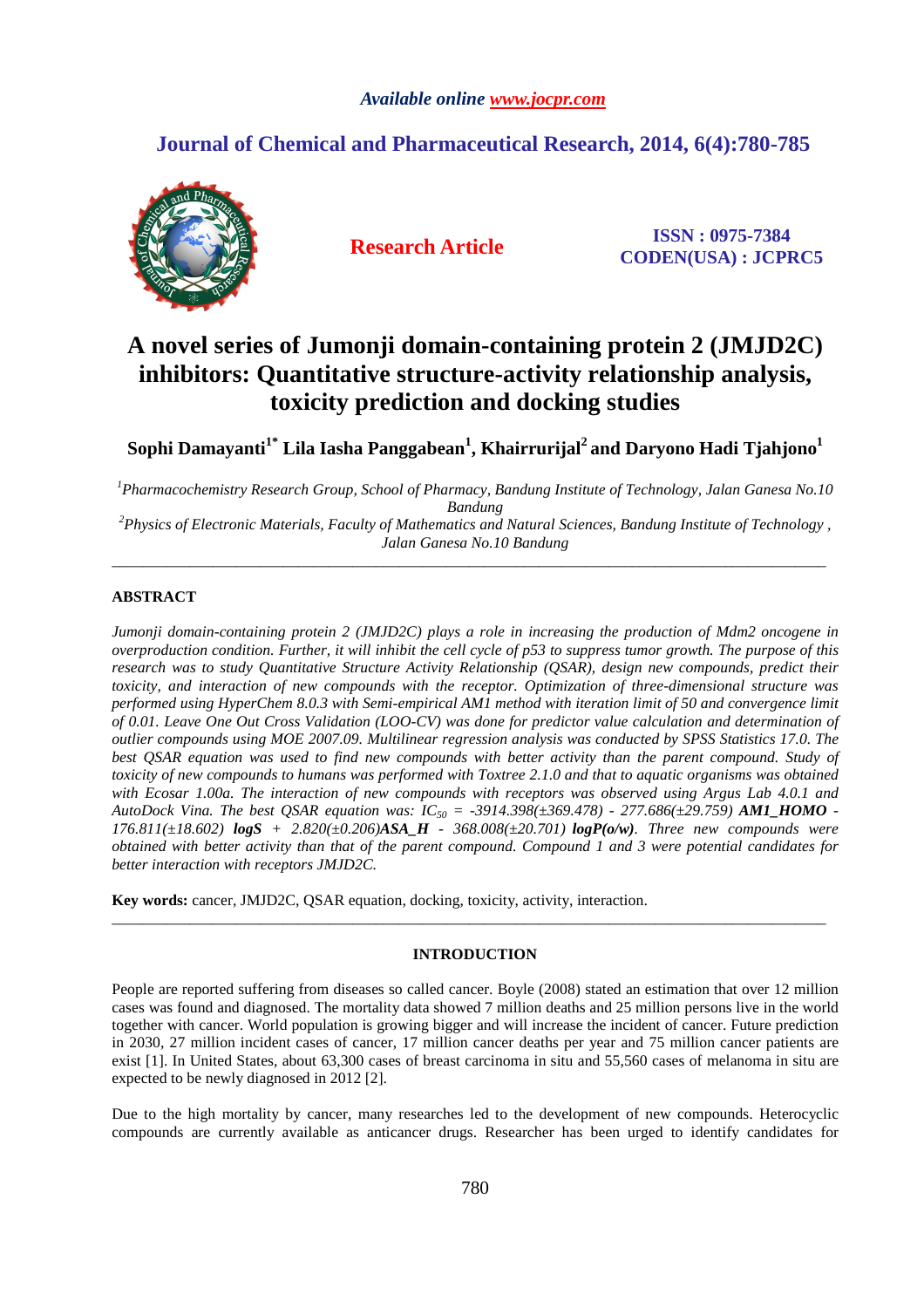anticancer drug discovery and its target[3]. JMJD2C are reported to be associated with cancer. Overproduction of JMJD2C will demethylate histones and increase expression of Mdm2 oncogene resulting in decreasing production of tumor suppressor gene p53 in cells [4,5,6,7]. Furthermore, JMJD2C has been involved in oesophageal cancers by amplification [8, 9].

*\_\_\_\_\_\_\_\_\_\_\_\_\_\_\_\_\_\_\_\_\_\_\_\_\_\_\_\_\_\_\_\_\_\_\_\_\_\_\_\_\_\_\_\_\_\_\_\_\_\_\_\_\_\_\_\_\_\_\_\_\_\_\_\_\_\_\_\_\_\_\_\_\_\_\_\_\_\_*

Hamada *et al*. have synthesized a series of inhibitor Jumonji Domain-Containing Protein 2 (JMJD2C) [4]. Quantitative study of the structure and activity relationship series of that JMJD2C inhibitor has not been found to date. Therefore, the purpose of this study was to determine the equation which describes the model of predictors that influence the activity of inhibitor, designing new compounds with better activity than the parent compound, prediction of toxicity and docking study with proteins JMJD2C.

### **EXPERIMENTAL SECTION**

The research method included the preparation of a three-dimensional model of the structure of the compound using the software HyperChemTM 8.0.3. Then, the model was used to measure the value of the predictor using the software Molecular Operating Environment (MOE 2007.09) and performed statistical analysis using SPSS Statistics 17.0 software to obtain QSAR equation that best meet the criteria.

Preparation of three-dimensional model of the structure of compounds was done by drawing the structure of molecules in two-dimensional plane and the addition of hydrogen. Three-dimensional structure of molecules was further optimized by semi-empirical AM1 method with convergence iteration limit and limit 00:01 50.

The predictor models were selected with criteria of  $r \ge 0.8$  and the Ftable/ Fcalculated  $\ge 1$  with a significance level of 95%.  $q$ 2 value of each predictor models that have met the criteria was calculated and that with largest  $q^2$  was selected. LOO-CV was done by eliminating outliers compounds in order to obtain the best QSAR equation.

Design of new compounds was done by selecting 14 compounds of the series JMJD2C protein inhibitor based on research by Hamada *et al* as the parent compound (Figure 1) [4]. Parent compound was substituted with variation of substituents on the aromatic ring structure by Topliss scheme [10,11]



**Figure 1 Structure of Parent Compund [4]** 

Best QSAR equation was used to obtain the  $IC_{50}$  of new compounds. Toxicity of parent and new compound were predicted using Toxtree 2.1.0 software and Ecosar 1.00. Lastly, docking study of their interaction with receptors JMJD2C using software Arguslab 4.0.1 and AutoDock Vina was examined.

#### **RESULTS AND CONCLUSION**

Fifteen compounds were structure geometrily optimized and further their predictors were calculated. The value of each compound was statistically analyzed to obtain the best QSAR equation that describes the influence of certain predictors of the JMJD2C inhibitor activity. Statistical analysis of the first step was through multilinear regression analysis with  $IC_{50}$  of each compound trial as the dependent variable (Y) and the value of each predictor as the independent variable  $(X)$ . Multilinear regression was done by combining  $IC_{50}$  with 2, 3, and 4 predictors. In general, the regression equation can be accepted on QSAR study if the correlation coefficient (r) to be around or better than 0.8, and if the value of F indicates a significance level better than 95% [12]. 167 combinations that meets these criteria were obtained.

The q2 values were calculated by performing LOO-CV to all models with R value of  $\geq 0.8$  and F ratio to the F table value of  $\geq 1.0$ . From the calculated value of  $q^2$ , only 6 models were obtained a positive  $q^2$  value indicated [13].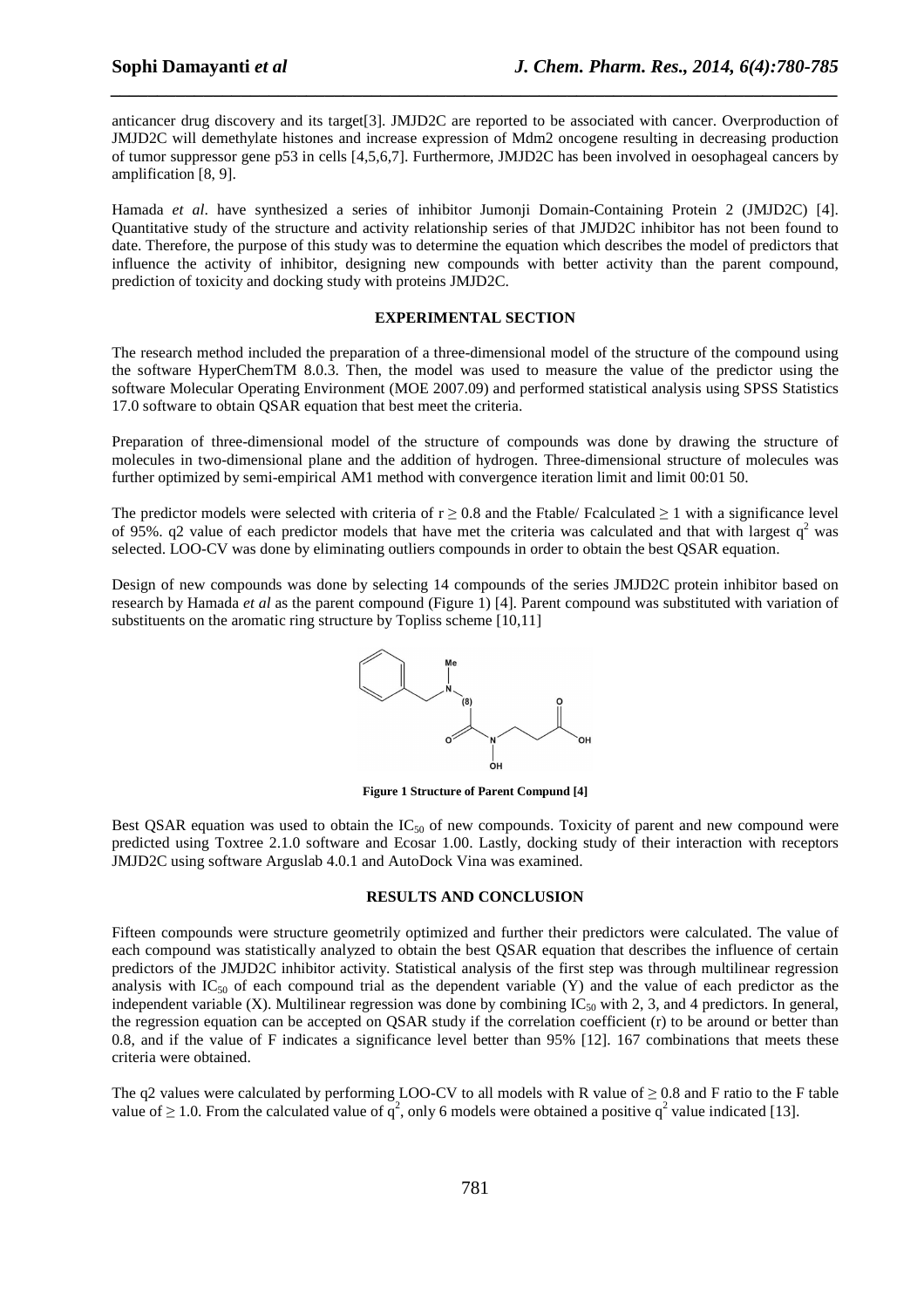| Model                                    |        | r     | $\mathbf{F}_{calculated}/\mathbf{F}_{table}$ |
|------------------------------------------|--------|-------|----------------------------------------------|
| AM1_Eele, $log S$ , $log P(o/w)$ , AM1_E | 0.071  | 0.977 | 15.410                                       |
| AM1_HOMO, $log S$ , ASA, $log P(o/w)$    | 0.24   | 0.977 | 14.784                                       |
| glob, $log S$ , ASA, $log P(o/w)$        | 0.218  | 0.97  | 11.576                                       |
| glob, $log S$ , AM1_E, $log P(o/w)$      | 0.095  | 0.948 | 9.623                                        |
| AM1_dipole, $log S$ , ASA, $log P(o/w)$  | 0.0004 | 0.965 | 6.329                                        |
| glob, $log S$ , AM1_HF, $log P(o/w)$     | 0.034  | 0.941 | 5.577                                        |

**Table 1 Predictors combination that meet the criteria and has positive q2 value** 

*\_\_\_\_\_\_\_\_\_\_\_\_\_\_\_\_\_\_\_\_\_\_\_\_\_\_\_\_\_\_\_\_\_\_\_\_\_\_\_\_\_\_\_\_\_\_\_\_\_\_\_\_\_\_\_\_\_\_\_\_\_\_\_\_\_\_\_\_\_\_\_\_\_\_\_\_\_\_*

The combination of the six models showed no  $q^2$  values  $\geq 0.5$  (Table 1). Based on the result on Table 1, 2 models have the highest value of  $q^2$ . Further, the value of \$ Z-SCORE was calculated using MOE 2007.09. \$ Z-SCORE value of each compound is shown by Table 2.

**Table 2 \$Z-SCORE value of each compound** 

| <b>Compound</b> | \$Z-SCORE | Compound | \$Z-SCORE |
|-----------------|-----------|----------|-----------|
|                 | 0.093     | 10       | 0.590     |
| 2               | 0.834     | 10       | 0.346     |
| 3               | 0.446     | 11       | 0.106     |
| 4               | 0.058     | 12       | 0.823     |
| 5               | 0.071     | 13       | 1.240     |
| 6               | 0.372     | 14       | 1.106     |
|                 | 0.096     | 15       | 3.116     |
|                 | 0.562     |          |           |

According to the Table 2, it was found that compound 15 acted as outlier. Therefore, it was eliminated from multilinear regression since the Z-score was out of requirement ( $\geq$  2.5). Then, the newly calculated value of  $q^2$  and  $R^2$  value equation model was reexamined. Having obtained the value of  $q^2 \ge 0.5$ , the model that fit QSAR equation was a model equation which has an acceptable value of  $R^2 \ge 0.8$  [14].

The best QSAR equation in this study was  $IC_{50} = -3914.398(\pm 369.478) -277.686(\pm 29.759)$ \*AM1\_HOMO-176.811( $\pm$ 18.602)\*logS+2.820( $\pm$ 0.206)\*ASA\_H-368.008( $\pm$ 20.701)\*logP(o/w) with R<sup>2</sup> = 0.987.

Best QSAR equation can be used to calculate the closeness between  $IC_{50}$  calculation and  $IC_{50}$  experimental results. This can be done by plotting both values in graph (Figure 2).





**Tabel 3 Relationship between predictors and IC<sup>50</sup>**

|            | AM1 HOMO | log S    | ASA H    | log P(o/w) | $IC_{50}$ |
|------------|----------|----------|----------|------------|-----------|
| AM1 HOMO   |          | $-0.488$ | 0.883    | 0.703      | $-0.673$  |
| log S      |          |          | $-0.808$ | $-0.944$   | 0.338     |
| ASA H      |          |          |          | 0.931      | $-0.546$  |
| log P(o/w) |          |          |          |            | $-0.572$  |
| $IC_{50}$  |          |          |          |            |           |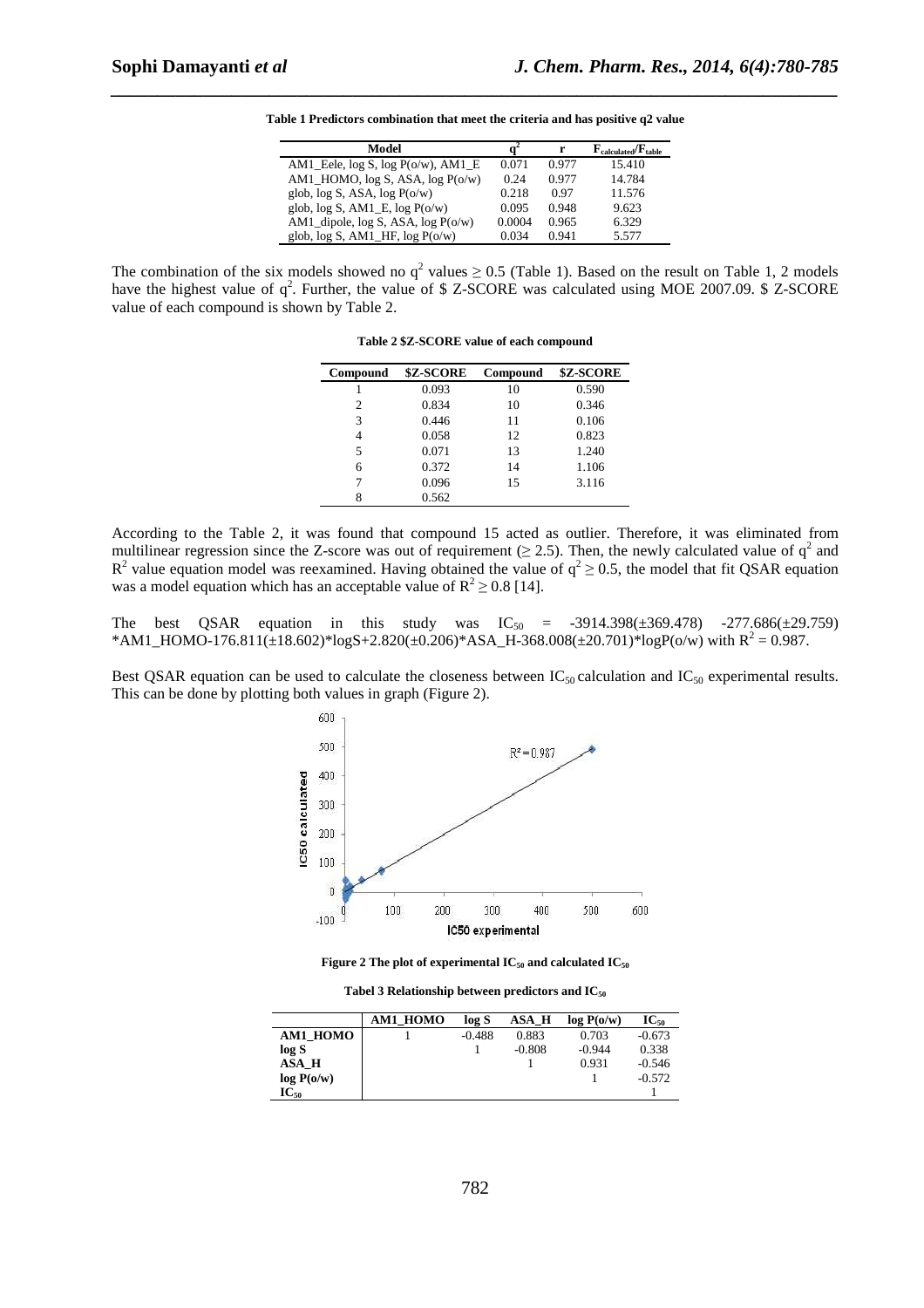Table 3 stated that the most influence predictor were AM1\_HOMO (correlation coefficient = -0673) and AM1\_HOMO interdependence with ASA\_H (correlation coefficient = 0833) [15]. Therefore, addition of groups in designing new compounds was done base on the value of AM1\_HOMO and ASA\_H in order to obtain a better  $IC_{50}$ values. Furthermore, the value of Log S and Log P (o/w) were examined to other parameter as important descriptor for QSAR antimicrobial and anticancer agents [16,17].

*\_\_\_\_\_\_\_\_\_\_\_\_\_\_\_\_\_\_\_\_\_\_\_\_\_\_\_\_\_\_\_\_\_\_\_\_\_\_\_\_\_\_\_\_\_\_\_\_\_\_\_\_\_\_\_\_\_\_\_\_\_\_\_\_\_\_\_\_\_\_\_\_\_\_\_\_\_\_*

Design of new compounds can be done by first selecting a compound of the series JMJD2C inhibitor. Compound 14  $(IC_{50} = 1.3)$  was chosen as the parent compound. The purpose of the design of new compounds was to discover new compounds with better activity than the parent compound and the whole series JMJD2C inhibitor. Topliss scheme for aromatic subtituen was used for design of new compounds.

The aromatic ring substituents on the parent compound was replaced at different substitution positions (X) ie,-Cl,-OMe,-CH3,-But (tertiary butyl),-CF3,-NMe2 ,-NH2, and-F. Substitution was done also by combining 2 substituents (X and Y) on the Topliss scheme at different positions. Substituent replacement was done by combining 2 identical and different substituents in sequence. The used substituents were -Cl, -OMe, -CH3, -But (tertiary butyl), -CF3, -NMe2, -NH2, and -F [18,19].

Design of the new compound resulted 486 compounds. All the compounds were then optimized with HyperChem 8.0.3, semi-empirical AM1 method to limit repetition (iteration) 50 and centering limit (convergence) 0.01. The values of each predictor newly designed compounds were used in the best QSAR equation to find prediction of  $IC_{50}$ values. The three compounds with lower  $IC_{50}$  values in comparison to parent compound are shown in Figure 3.



Figure 3 Three new compounds with higher activity (IC<sub>50</sub> of compound 1: 0.296214; compound 2: 1.213421; compound 3: 0.702227)

Toxicity and interaction with the receptor protein JMJD2C of 3 new compounds were further examined. Toxicity estimation on human was conducted especially in the mutagenicity and carcinogenicity studies using 2.1.0 Toxtree Benigni/Bossa whereas on marine organisms using Ecosar 1.00 [20, 21]. Results of toxicity using Toxtree 2.1.0 shows that the compound 1 and compound 3 were more toxic than the parent compound and the compound 2. Toxicity studies using Ecosar 1.00 was done by comparing the predicted number of compounds/L of water to their solubility in water. The least toxic to most toxic compound was the compound 3, compound 1, parent compound and compound 2.

After estimating the toxicity of new compounds, the docking study of the new compounds with its receptor was estimated using Argus Lab 4.0.1 and AutoDock Vina. Result of ∆G value, Total Hydrogen Bonding and Bond Distance by Argus Lab 4.0.1 are shown in Table 4.

Hydrogen bonding occurs when the distance between the donor atoms and acceptor atoms are shorter than the sum of the atomic radii acceptor atoms ( $\sim 1.5 \text{ Å}$ ), the radius of atomic hydrogen (1.2 Å) and the bond lengths between the atoms and the hydrogen donor ( $\sim 1$  Å). Therefore, the hydrogen bond length is  $\sim 3.5$  Å. Longer distances are considered as dipole-dipole interactions. Good hydrogen bond has a distance of  $\sim 2.8$  Å. Compounds with best receptor interaction is a compound that has the lowest Gibbs free energy[22].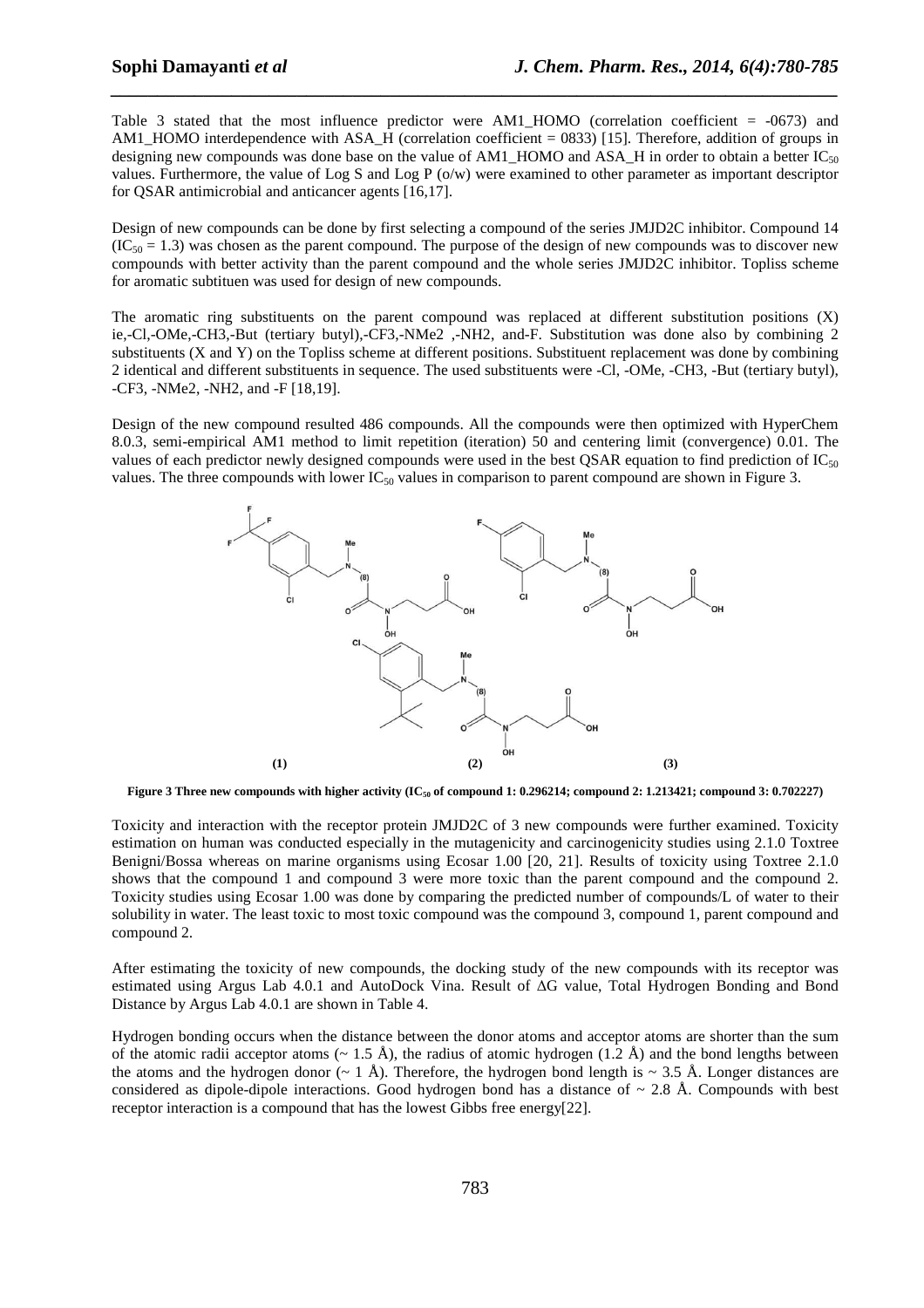| Compound       | $\Delta G$ (kcal/mol) | <b>Total hydrogen bonding</b> | <b>Bond distance (A)</b> |
|----------------|-----------------------|-------------------------------|--------------------------|
| Parent         | $-8.158$              | 3                             | 2.997                    |
|                |                       |                               | 2.468                    |
|                |                       |                               | 2.969                    |
|                | $-6.94$               | 2                             | 2.359                    |
|                |                       |                               | 2.093                    |
| $\mathfrak{D}$ | $-7.69$               | $\mathcal{D}_{\mathcal{A}}$   | 2.9998                   |
|                |                       |                               | 2.592                    |
| 3              | $-7.93$               |                               | 2.9997                   |

**Table 4 Result of ∆G value, Total Hydrogen Bonding and Bond Distance by Argus Lab 4.0.1** 

*\_\_\_\_\_\_\_\_\_\_\_\_\_\_\_\_\_\_\_\_\_\_\_\_\_\_\_\_\_\_\_\_\_\_\_\_\_\_\_\_\_\_\_\_\_\_\_\_\_\_\_\_\_\_\_\_\_\_\_\_\_\_\_\_\_\_\_\_\_\_\_\_\_\_\_\_\_\_*

The affinity conformation was given by AutoDock Vina. The affinity values (kcal / mol) of new compounds and the parent compound are shown in Table 5.

**Table 5 Affinity value of parent and new compounds with their receptor using AutoDock Vina** 

| <b>Affinity (kcal/mol)</b><br>Compound |  |
|----------------------------------------|--|
| $-5.9$                                 |  |
| $-5.9$                                 |  |
| -4.7                                   |  |
| -6                                     |  |
|                                        |  |

By combining the results of docking from the Argus Lab 4.0.1 and AutoDock Vina, compound 1 and 3 showed the closest free energy to the parent compound. It had a close affinity to the conformation of parent compound.

In conclusion, QSAR model equation stated  $IC_{50} = -3914.398(\pm 369.478) - 277.686(\pm 29.759)$  **AM1 HOMO** -176.811( $\pm$ 18.602) **logS** + 2.820( $\pm$ 0.206)**ASA\_H** - 368.008( $\pm$ 20.701) **logP**( $\alpha$ /w) with R<sup>2</sup> = 0.987, Fcalculated/Ftable  $=$  47.69358067,  $q^2 = 0.644794$ . Three new designed compounds were obtained with better activity prediction than that of the parent compound. Compound 1 and 3 were potential candidates as new JMJD2C inhibitor.

#### **Acknowledgement**

Thankful are adressed to Kusnandar Anggadiredja and Andhika Bintang Mahardhika during manuscript preparation.

#### **REFERENCES**

[1] P Boyle and B Levin, *World Cancer Report*, IARC Press, Lyon, **2008**, 9-42.

[2] S Rebecca; D Naishadham; A. Jemal, *Cancer J. Clin*, **2012**, 62, 10–29

[3] SP Dholakia; BN Suhagia; AK Patel; PP Kapupara; DK Sureja, *J. Chem. Pharm. Res.*, **2011**, 3(4), 315-332.

[4] S Hamada; T Suzuki; K Mino; K Koseki; F Oehme; I Flamme; H Ozasa; Y Itoh; D Ogasawara; H Komaarashi; A Kato; H Tsumoto; H Nakagawa; M Hasegawa; R Sasaki; T Mizukami; N Miyata, *J. Med. Chem.*, **2010**, 53(15), 5629 – 5634.

[5] A Ishimura; M Terashima; H Kimura; K Akagi; Y Suzuki; S Sugano; T Suzuki, *Biochem. Biophys. Res. Commun.*, **2009**, 389, 366 - 368.

[6] A Akihiko; M Terashima; H Kimura; K Akagi; Y Suzuki; S Sugano, *Biochem. and Biophys. Res. Comm.*, **2009**, 389, 366–371

[7] F Lan; AC Nottke; Y Shi, *Curr. Opin. Cell Biol.*, **2008**, 20, 316-325.

[8] ZQ Yang; I Imoto; Y Fukuda; A Pimkhaokham; Y Shimada; M Imamura; S Sugano; Y Nakamura; J Inazawa, *Cancer Res.,* **2000**, 60, 4735–4739.

[9] RJ Klose; EM Kallin; Y Zhang, *Nat Rev Genet*, **2006**, 7(9), 715-727.

[10] JE Brady, FA Senese, ND Jespersen. Chemistry, 5th. ed., John Wiley & Sons Inc., New York, **2009**, 236 - 241, 290, 312-313.

[11] YC Martin. Quantitative Drug Design: A Critical Introduction, 2nd ed., CRC Press, Boca Raton, **2010**, 73-74.

[12] H Kubinyi. Drug Discovery Technologies, Volume 3 of Comprehensive Medicinal, Chemistry II, JB Taylor and DJ Triggle, Eds., Elsevier, Oxford, **2007.**

[13] T Puzyn, J Leszczynski, MT Cronin. Recent Advances in QSAR Studies, Oxford University Press, New York, **2010**, 3-11.

[14] JC Chen; L Qian; Y Shen; LM Chen; KC Zheng, *Sci China Ser B*, **2008**, 51(2), 111 - 119.

[15] K Laarej; M Bouachrine; S Radi; S Kertit; B Hammouti, *E-Journal of Chemistry*, **2010**, 7(2), 420-421.

[16] S Vahdani; Z Bayat; *J. Chem. Pharm. Res.*, **2011**, 3(4), 565-575.